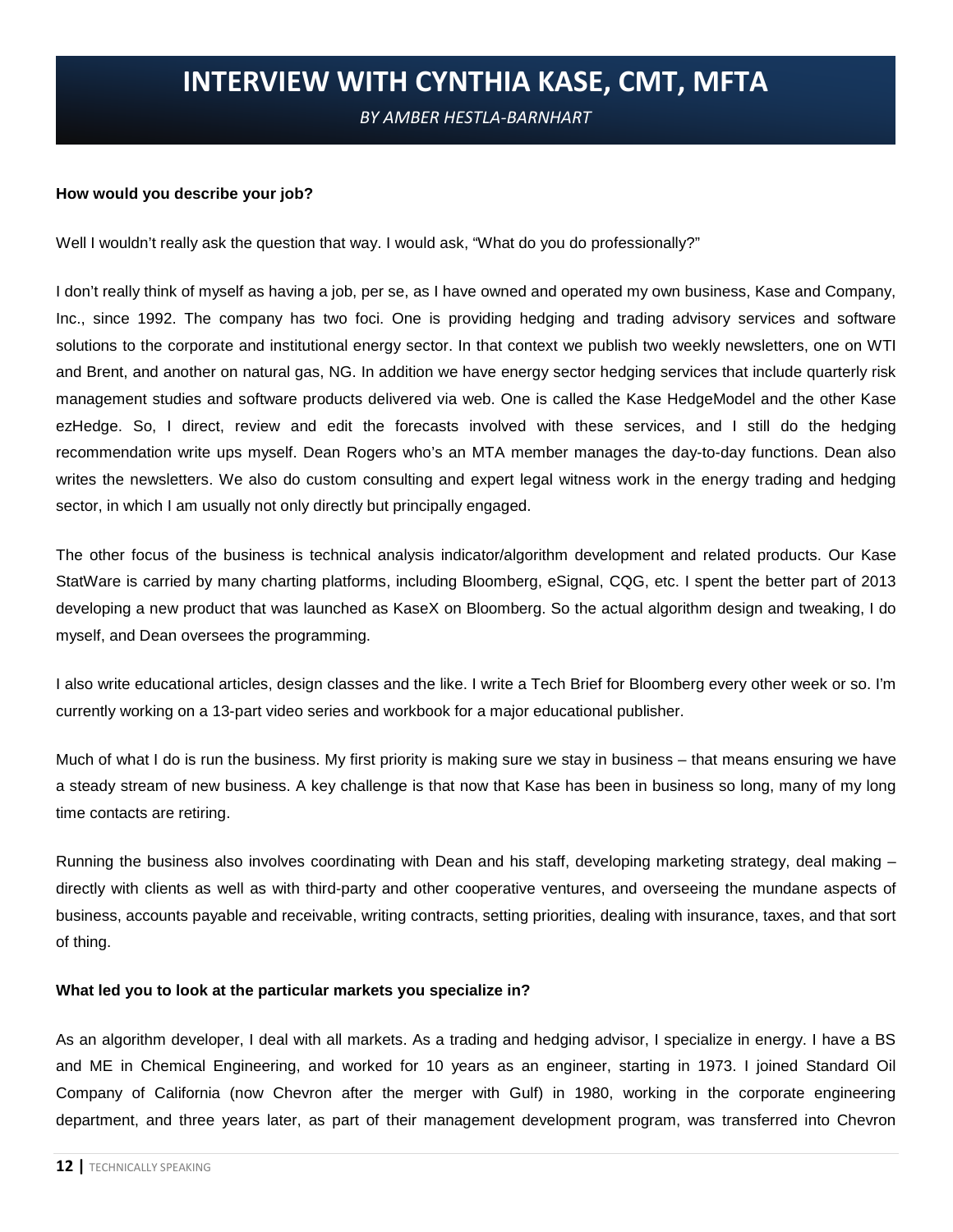International's oil trading group. That was the same year that crude oil futures began to trade, and in which we saw PCs leave "test" rooms and arrive in offices. My department had one PC with two floppy drives. I think it was an 8086. I was transferred to NYC in late 1985 where I traded international physical cargoes, first of crude for a while, then clean products. My territory was (more or less) the western half of the western hemisphere and Trans-Atlantic, plus Chile.

At the end of the decade I went to work for Chemical Bank as their first commodity derivatives trader, and then consulted with the Saudis after that. When I started Kase and Company, Inc., being independent was a key goal, and, with my background in energy, that specialty was a natural fit.

So that's why I have always specialized in energy, and more broadly in futures, as opposed to equities.

## **Do you look at any fundamental or economic inputs to develop your opinions?**

No.

## **What advice would you have for someone starting in the business today?**

- 1. Set goals. Describe what sort of life and work you want now and in the future.
- 2. Be realistic about the "cost" of meeting your goals. Be prepared to "pay the price".
- 3. Convince those around you, especially family and friends to be supportive of your goals.
- 4. Stay healthy.
- 5. Being smart is not enough. Time and effort are the differentiators.
- 6. Put off short-term gratification to achieve longer-term goals.
- 7. Study. Carry a book, magazine or tablet with you at all times.
- 8. Choose a path that emphasizes your strengths, and suits your personality.
- 9. Seek a mentor.
- 10. Strive for excellence, not perfection.
- 11. Hone your communication skills.
- 12. Be ethical and honest.
- 13. Persevere.

# **How did being oriented towards commodities influence your trading style, your work as an analyst/forecaster and your algorithm development?**

As an oil and refined products trader, and energy futures trader (and I this is true for those who trade sugar, or wheat, for example, as well) I have never focused on stock picking or building and managing a portfolio. I've never done sector analysis, or looked at relative strength. My emphasis was on trading one or two instruments at a time, well. A gasoline trader, for example, doesn't have the luxury of choosing to trade soybeans or lumber if the gasoline market isn't trending or is otherwise difficult.

So my focus has always been on market timing and trade risk management. This is why I developed my trading algorithms, Kase StatWare and now KaseX and Kase Private Label. The key is that when one is trading a portfolio, diversification helps reduce risk. If you have 100 trades in place on a given day, and you cut losses and let profits run,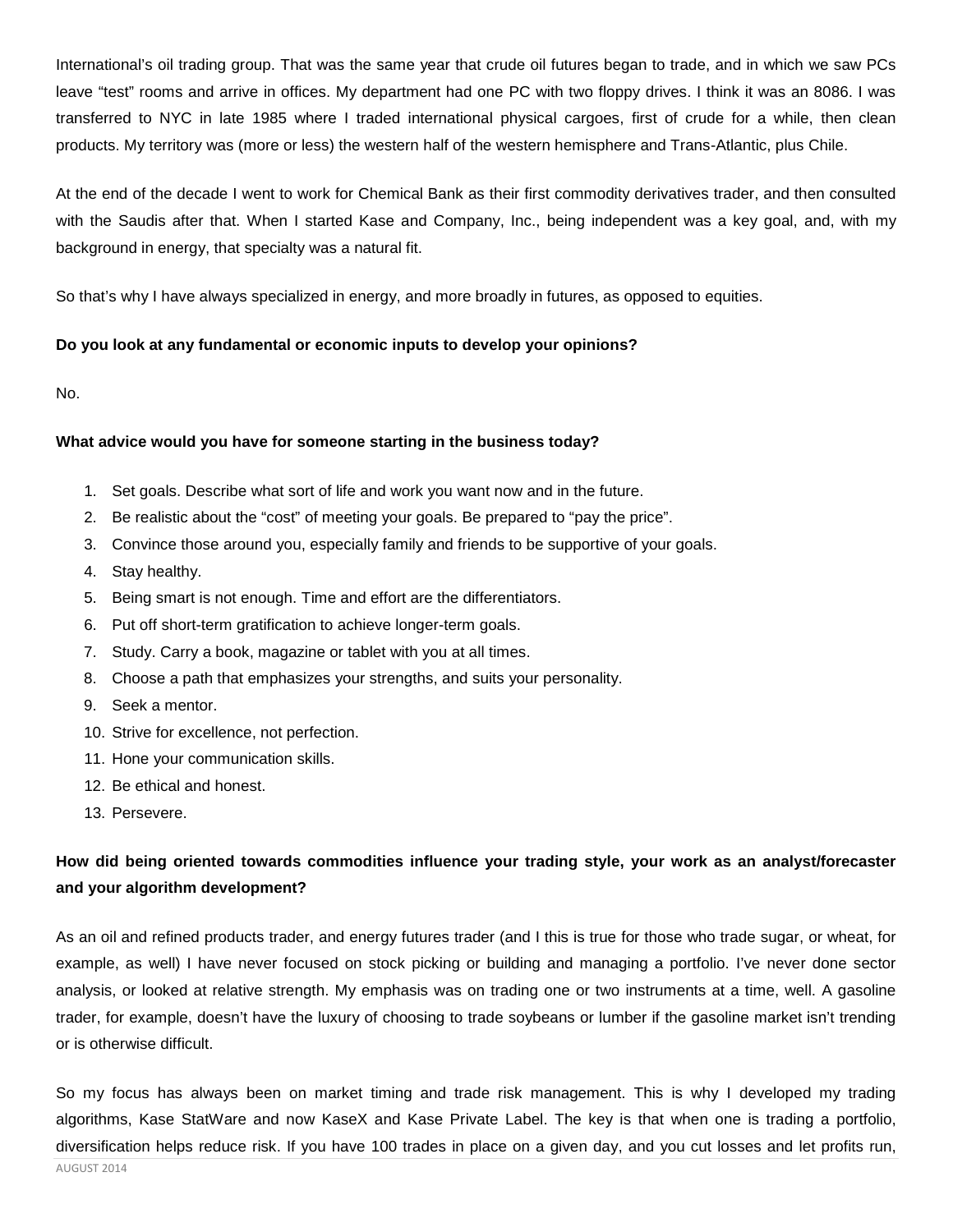your odds of having a winning day are better than if you trade one instrument using the same system that day. So a one thing at a time trader needs to be more precise, and monitor risks much more closely.

Another difference is that I have always been a trader or trading advisor, not an investment advisor. My time horizons have always been short term. Most of the market participants in the energy industry tend to rely on fundamental advice for long term decisions. Technicals are good for surviving the short term in order to be around for the long term. So when I say "short term", I don't mean day trading per se, but holding trades from three to five days, to perhaps a few weeks. The challenge is for single instrument traders that normal market fluctuations on a daily chart are often too large to tolerate, and at the level of a daily chart, if the market isn't trending, it's too tough to trade without dropping down to intraday.

Because my focus has always been using intraday – meaning bar lengths of less than a day – I have been interested more than portfolio managers would be in different bar types. That's why I developed my Universal Bars back in the l at '80s, now known as Kase Bars. Also, for a long time now, energy and many other futures markets have become, more or less, 24 hour markets. This has made bar types that adjusts for slow overnight periods followed by a burst of activity when the day session opens increasingly important.

Having to deal with a particular market under all conditions, trending, choppy, erratic, volatile, increases the importance of developing detailed expectations of future market behavior. So, forecasting becomes an important element of trading strategy. That's why my firm has published weekly forecasts on crude and natural gas since early 1993. Also, I've never known a professional energy trader to use an automated, black box system. Traders are expected to be flexible relative to their firms' fluctuating needs and goals, and to use their judgment in developing their strategy. This often comes as a surprise to retail traders – but – if a firm used automated systems, they wouldn't need traders, after all. Another reason is that diversification, often necessary for the success of a black box system, isn't available to single market traders.

Technically, volume doesn't play much of a part. That's because, as a futures contract becomes more prompt, it becomes more active. There might be lower and higher volume days, sure, but overall, the time to expiration overwhelms any volume considerations.

# **What research area do you think offers the greatest potential in technical analysis at this time (something like an indicator, charting technique or trading tool)?**

A relatively new field has to do with how data is presented. I mentioned Kase Bars earlier, equal True Range bars. I would like to work on developing 3D charts. Let's say you were to cut a tube in half, and plot, say, 60 minute bars on the inside of the tube, you could make all the bars appearance the same height by increasing or decreasing the radius of the tube. I actually wrote a paper back in the '80s on this idea, and maybe now technology is catching up enough to do this. You could get a read-out of the radius or even display a virtual plot of the tube. Another thing I think would be great is to integrate sophisticated forecasting techniques into everyday trading tools.

I also would like to do some statistical work on wave formations and retracements, such as how often one sees a complex versus a simple correction. How often corrections are, say 62 percent versus 89 percent, and the percent of the time waves extend to various Fibonacci projections. We've done a lot of work on this in the past, but pure research always comes behind programming for business.